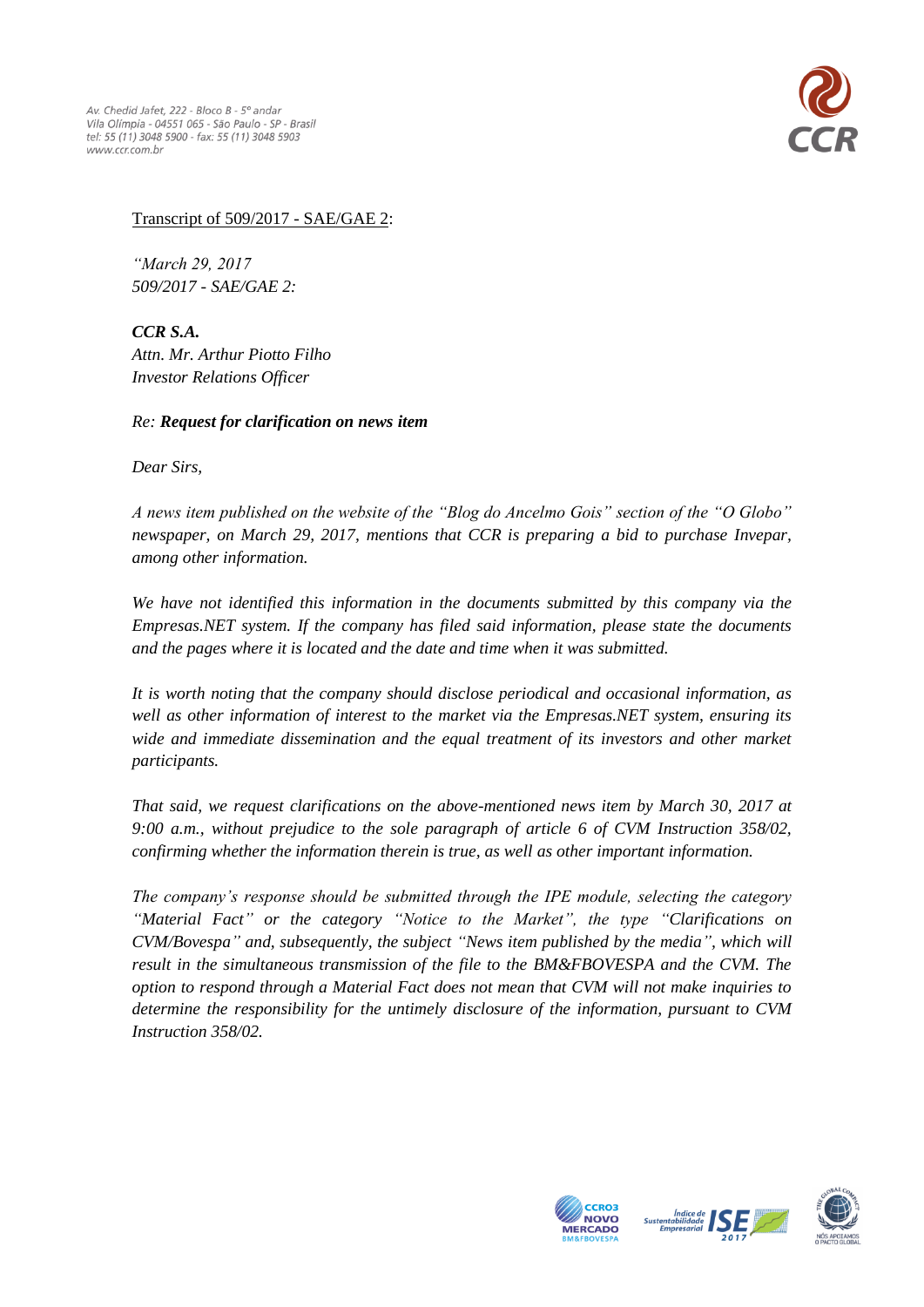

*We emphasize the obligation, pursuant to the sole paragraph of article 4 of CVM Instruction 358/02, to question the company's management and controlling shareholders in order to ascertain if they were cognizant of information that should be disclosed to the market.*

*The file to be sent should include a transcript of the content of the above consultation before the company's response.*

*This request falls within the scope of the Cooperation Agreement entered into between the CVM and BM&FBOVESPA on December 13, 2011, and failure to comply with it may subject the company to a fine by the Corporate Relations Department (Superintendência de Relações com Empresas – SEP) of the CVM, in accordance with CVM Instruction 452/07.*

*Sincerely,*

*Nelson Barroso Ortega Corporate Oversight Department BM&FBOVESPA S.A. Bolsa de Valores, Mercadorias e Futuros"*